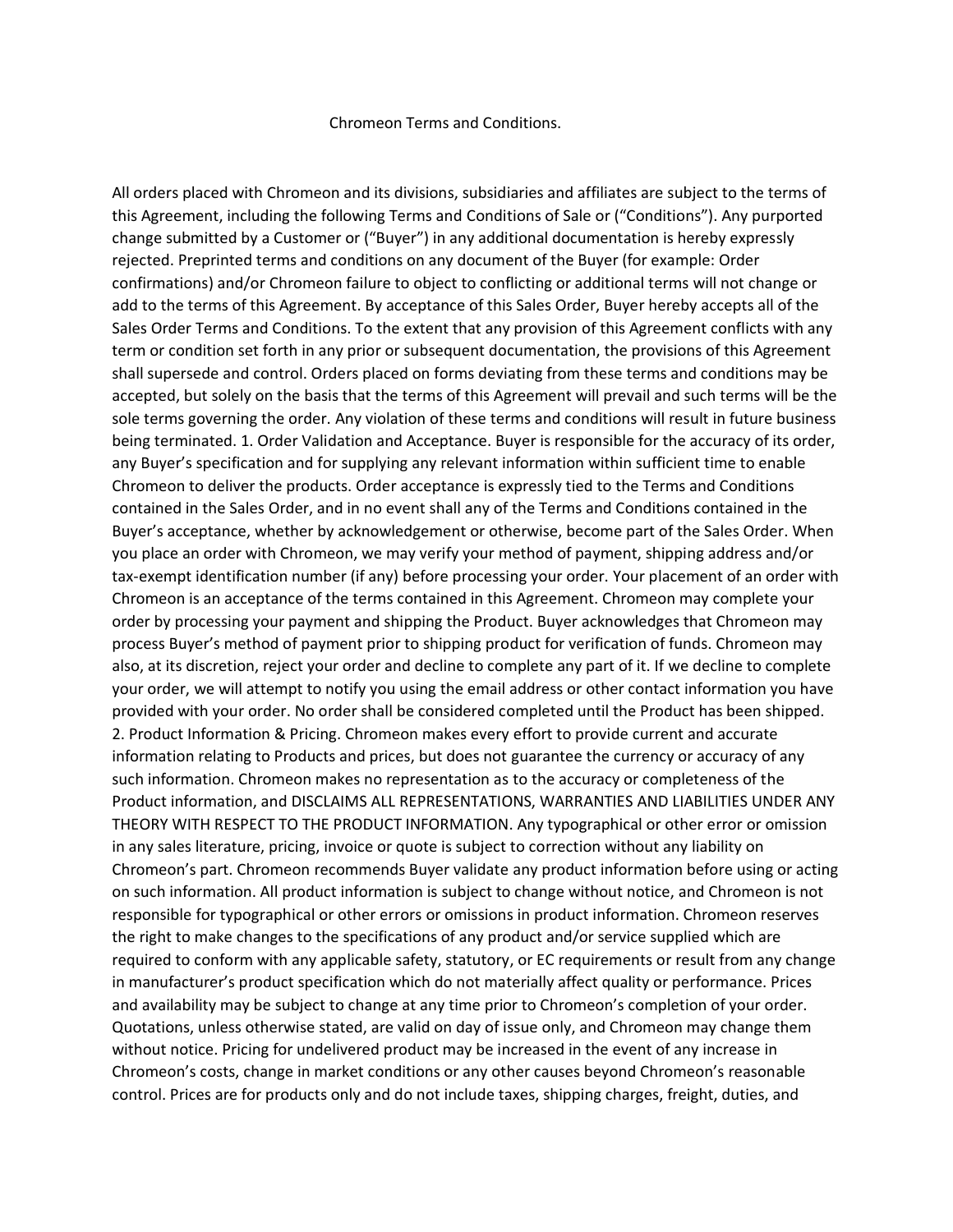other charges or fees, such as fees for special packaging and labeling of the products, permits, certificates, customs declarations and registration. Unless otherwise stated on Chromeon's proposal, quote or invoice, Buyer is responsible for any and all additional fees. Products are sold on an "as-is" and "as available" basis. In the event we discover a material error in the description, availability or pricing of a product in your order, we will notify you immediately with options to remedy the issue. Chromeon reserves the right to allocate the sale of products among its Buyers. 3. Use of Product. Buyer acknowledges that Chromeon acts solely as a distributor of electronic products and that the Buyer is exclusively responsible for detailing the specification of all products, for ascertaining the use to which they will be put, and for determining their ability to function for that purpose. Products are not authorized for use in critical safety or other applications where a failure may reasonably be expected to result in personal injury, loss of life, or serious property damage. If Buyer uses or sells the products for use in any such applications or fails to comply with the manufacturer's product specifications, Buyer acknowledges that such use, sale, or noncompliance is at Buyer's sole risk. Buyer shall indemnify Chromeon against any and all claims that result from or arise in connection with products supplied by Chromeon and used in the Buyer's product or in combination with other products. Buyer will indemnify Chromeon against all liabilities for infringement of third party intellectual property rights arising from our compliance with the Buyer's specific requirements regarding design or specification for the goods or arising from the use of the goods in combination with other products. 4. Technical Assistance or Advice. Buyer acknowledges that any technical assistance or advice offered by Chromeon in connection with Buyer's purchases is given free of charge and as an accommodation to Buyer. Chromeon shall not be held liable for the content or Buyer's use of such technical assistance or advice, nor shall any statement made by any of Chromeon's representatives in connection with the products or services constitute a representation or warranty, express or implied. Chromeon's employees or agents are not authorized to make any representations regarding any products or services unless confirmed by Chromeon in writing and signed by an authorized manager. Buyer acknowledges that it does not rely on any such representations that are not so confirmed. OPS-F07 (Rev. 1) Printed versions of this document are considered UNCONTROLLED unless stamped. See Management System Rep for CONTROLLED version. Page 2 of 4 5. Terms of Payment. Payment of the total invoice amount, without offset or deduction, is due as stated on Chromeon's invoice. For each month in which any portion of your charges are not paid by the due date on your invoice, we may charge you a late payment fee or interest on those unpaid balances equal to the maximum amount or interest rate, respectively, allowed by law. If we use a collection agency or initiate any legal action to recover amounts due, you agree to pay all such costs and expenses associated with such collections efforts, including attorneys' fees. At any time, Chromeon may change the terms of Buyer's credit, require financial data from Buyer for verification of Buyer's creditworthiness, require a bank guarantee or other security, or suspend any outstanding orders from the Buyer. Chromeon may apply payments to any of the Buyer's outstanding accounts. If Buyer defaults on any payment under this Agreement, Chromeon may reschedule or cancel any outstanding delivery and declare all outstanding invoices due and payable immediately. Unless otherwise provided by applicable law, any credit issued by Chromeon to Buyer in respect of any of Buyer's accounts will expire if unused for twelve (12) months following the date of issuance of such credit. 6. Delivery. Chromeon will make every attempt to provide for prompt delivery of purchased products in accordance with order requirements. Buyer acknowledges that delivery and/or shipment dates provided in connection with any order are estimates only and do not represent fixed or guaranteed delivery dates. Chromeon reserves the right to make partial deliveries and Buyer will accept delivery and pay for the Products delivered. A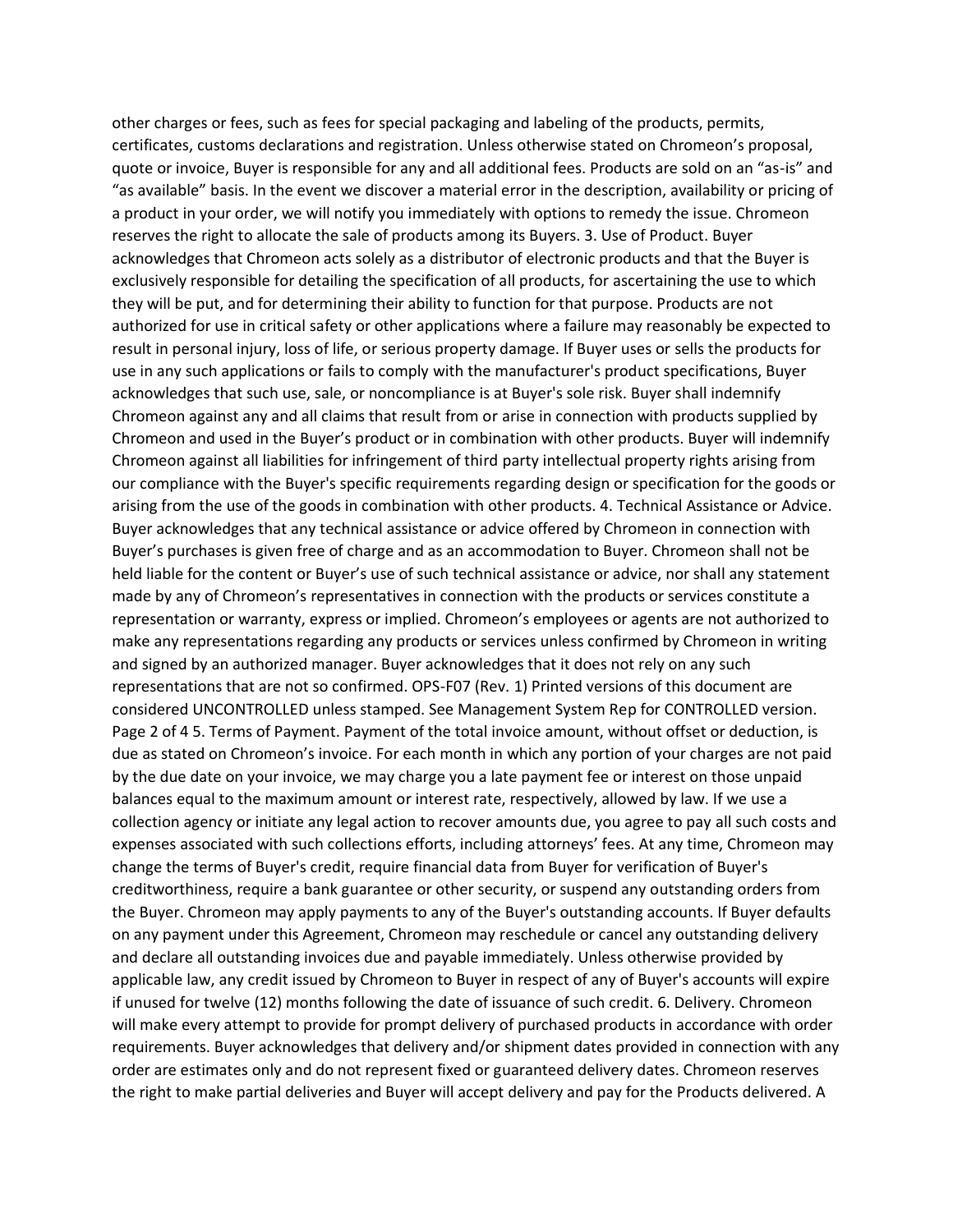delayed delivery of any part of an Order does not entitle Buyer to cancel other deliveries. 7. Acceptance of Product. Buyer must notify Chromeon in writing of any damage to the outer packaging or the Products, shortage, or other discrepancy ("Visual Defect") within five business days after receipt of the shipment; otherwise, Buyer is deemed to have accepted the products and may not revoke acceptance. If the Buyer fails to give such notice, the goods will be considered accepted in all respects and the Buyer must pay for them accordingly. Use of any portion of the order after delivery constitutes approval and acceptance of the order by Buyer. 8. Returns and Refunds. All returns require review and prior written approval from Chromeon. A return request is not valid until Chromeon has issued a written returned merchandise authorization (RMA) and an RMA number to the Buyer. For approved returned merchandise authorizations, Chromeon will accept returned products and refund Buyer's purchase price if, and only if, all of the following conditions are met: i. Purchased products are returned to Chromeon within fifteen (15) calendar days of the date such products were approved in writing for return and received an RMA number; and ii. Products are returned to Chromeon unused and in their original packaging, condition, form, fit and function. Any alteration to product or product packaging automatically constitutes acceptance of the goods and voids any Buyer remedies under this policy provision. Chromeon will only authorize an RMA if the defect is created solely by Chromeon or the original manufacturer, and only if Buyer meets the notice and use requirement. Chromeon will not grant RMAs for damage, shortage, or other discrepancy created by Buyer, the carrier or freight provider, or any other third party. Buyer's recovery from Chromeon for any claim shall not exceed the purchase price paid by Buyer for the goods, irrespective of the nature of the claim. Buyer must return all products, freight prepaid, as detailed in the RMA and pay any restocking charges. 9. Warranty. Buyer acknowledges that Chromeon is an independent distributor of electronic components and is not the manufacturer of the products. To the extent legally and contractually permitted, Chromeon will pass through to Buyer any transferable product warranties, indemnities, and remedies provided to Chromeon by the manufacturer. If required by law, Chromeon warrants that at the time of delivery, products will conform to the specifications stated by the manufacturer in its published data sheet for the Products. All warranty claims for non-conformance to manufacturer's specifications are valid for up to 12 months after delivery acceptance of the products and covers normal use only. Chromeon's passthrough limited warranties are order specific. Purchasing additional parts or products from Chromeon does not extend this limited warranty period for previously covered components. The coverage period for used/refurbished Products may vary based on the specification sheet and/or sales invoice. Chromeon DOES NOT warrant and is not responsible for: 1. DAMAGE CAUSED BY FAILURE TO PROVIDE A SUITABLE INSTALLATION OR OPERATING ENVIRONMENT FOR THE PRODUCT AND/OR ACCESSORIES; 2. DAMAGE DURING SHIPMENT; 3. DAMAGE CAUSED BY IMPACT WITH OTHER OBJECTS, DROPPING, FALLS, SPILLED LIQUIDS, OR IMMERSION IN LIQUIDS; 4. DAMAGE CAUSED BY THE USE OF THE PRODUCT FOR PURPOSES OTHER THAN THOSE FOR WHICH THEY ARE CUSTOMARILY USED; 5. DAMAGE CAUSED BY A POWER SURGE OR A DISASTER SUCH AS FIRE, FLOOD, WIND, EARTHQUAKE, OR LIGHTNING; 6. DAMAGE CAUSED BY ANY OTHER ABUSE, MISUSE, MISHANDLING, OR MISAPPLICATION; 7. DAMAGE FROM IMPROPER INSTALLATION OR MAINTENANCE; 8. DAMAGE CAUSED BY PROGRAMS, DATA, VIRUSES, OR OTHER FILES OR COMPONENTS. A request to reject products during the warranty period is not valid until Chromeon has been allowed to investigate the matter and has issued a written authorization and RMA number for the Buyer's return. For approved returned merchandise authorizations, Chromeon will accept returned products and refund Buyer's purchase price if, and only if, all of the following conditions are met: i. Products are returned to Chromeon within fifteen (15) calendar days of the date such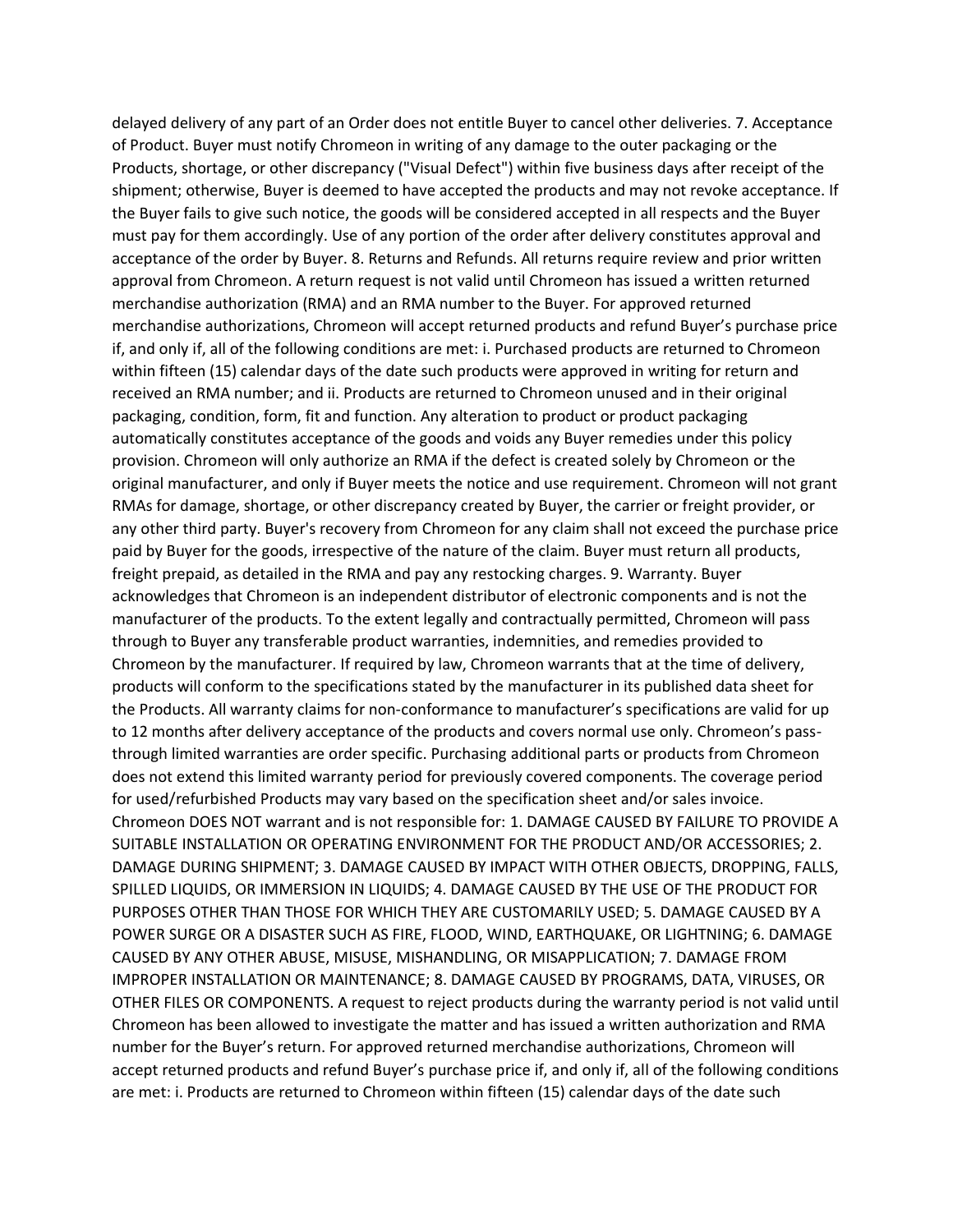products were approved for return by Chromeon; ii. Products are returned to Chromeon accompanied by a failure report in the English language from a credible independent testing facility certifying the problem with the products' form, fit or function; and iii. Products are returned to Chromeon in their original packaging, condition, form, fit and function. OPS-F07 (Rev. 1) Printed versions of this document are considered UNCONTROLLED unless stamped. See Management System Rep for CONTROLLED version. Page 3 of 4 Chromeon will only issue an RMA if the defect is created solely by Chromeon or the original manufacturer, and only if Buyer meets the notice requirement. Chromeonwill not grant RMAs for damage, shortage, or other discrepancy created by Buyer, the carrier or freight provider, or any other third party. Buyer's sole remedies under this provision are at Chromeon's discretion, to: (i) repair the products; (ii) replace the products at no cost to Buyer; or (iii) refund Buyer the purchase price of the products. Any replacement parts or products provided to the Buyer will be new or serviceably used, comparable in function and performance to the original part or product, and warranted for the remainder of the original warranty. Buyer must return all Products, freight prepaid, as detailed in the RMA and pay any restocking charges. At Chromeon's discretion, Chromeon will return all Products not eligible for return to Buyer, freight collect, or hold Product for Buyer's account at Buyer's expense. 10. Limited Liability. Chromeon's liability to Buyer is limited to Buyer's direct damages up to an amount not exceeding the price of the product at issue. In no event shall Chromeon be liable to you or to any third party for any damages arising in the fulfillment of this order. To the extent permitted by law, neither Chromeon nor its employees or agents are liable for, and Buyer is not entitled to, any indirect, special, incidental or consequential damages (e.g., loss of profits or revenue, loss of data, loss of use, rework, manufacturing expense, injury to reputation, or loss of business). Buyer assumes all liability for, and shall hold Chromeon harmless against, any and all claims, demands, damages, costs, loss or expense imposed on Buyer from any source in fulfillment of this order. Chromeon shall not be liable for its inability to secure sufficient quantities of any products or liable for failure to fulfill its obligations under this Agreement due to causes beyond its reasonable control (e.g., acts of nature, acts or omissions of Buyer, operational disruptions, manmade or natural disasters, epidemic medical crises, materials or product shortages, strikes, criminal acts, delays in delivery or transportation, or inability to obtain labor, materials or products through regular sources). Chromeon hereby disclaims all responsibility for delays of carrier, loss or damage to goods in transit, or any loss after shipment has been received by carrier in good order. 11. Electronic Orders. If any part of the purchase and sale of products is processed using electronic means, email or third party electronic systems, these Conditions will continue to apply to the purchase and sale of the products. Buyer's acceptance of order using electronic means is binding, and buyer agrees that electronic signatures may be used and will be legally valid, effective, and enforceable. 12. Export/Import. Certain products, related technology and documentation are subject to export control laws, regulations and orders of the United States and the export or import control laws and regulations of other countries. Buyer will not directly or indirectly export or redirect any products and other related technology and documentation to any third party or country where such export or transmission is restricted or forbidden. Buyer agrees it is their sole responsibility to obtain any license to export, re-export, or import as may be required. 13. Credit Card Payments. Credit card payments will incur a 3.5% credit card processing fee. 14. Cancellation Policy: All orders are strictly NON-CANCELABLE AND NONRETURNABLE (NCNR) unless goods are materially defective. No oral or written information or advice given by Chromeon, its associates, agents or employees shall create a warranty or in any way increase the scope of any limited warranty if applicable. 15. Default. If the Buyer makes default in any payment or is otherwise in breach of any of these terms, or if (being an individual) he commits an act of